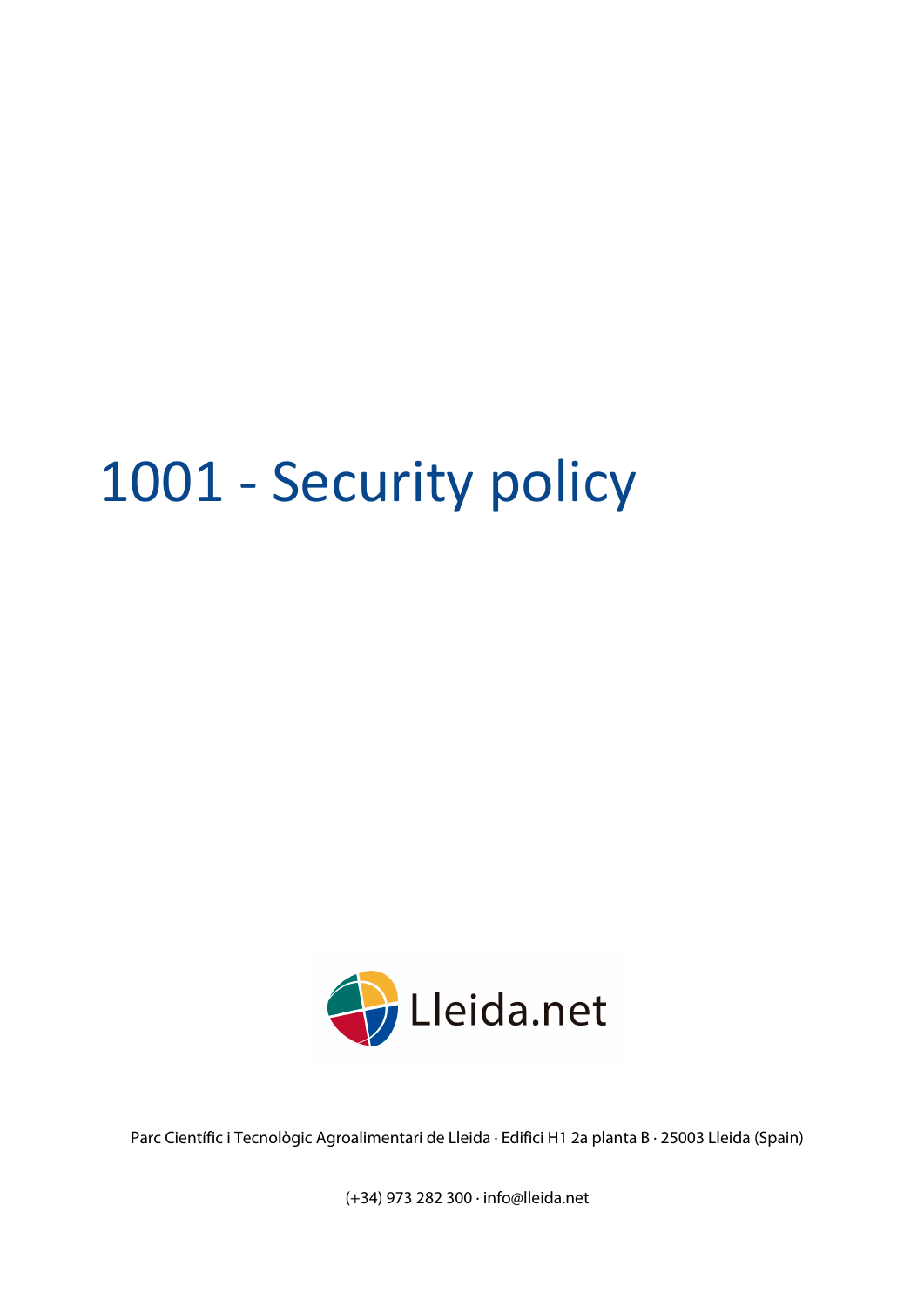

# <span id="page-1-0"></span>**Change control**

| <b>Date</b> | <b>Version</b> | <b>Changes</b>                                                                                                                                                                                                                     | <b>Author</b>      |
|-------------|----------------|------------------------------------------------------------------------------------------------------------------------------------------------------------------------------------------------------------------------------------|--------------------|
| 19/12/2014  | 1.0            | Author                                                                                                                                                                                                                             | Manel Cervera Díaz |
| 04/01/2016  | 1.1            | Review and update                                                                                                                                                                                                                  | Manel Cervera Díaz |
| 16/03/2016  | 1.2            | Separation of document objectives                                                                                                                                                                                                  | Manel Cervera Díaz |
| 02/12/2016  | 1.3            | Review and update                                                                                                                                                                                                                  | Jordi Ramón        |
| 22/12/2017  | 1.4            | Review                                                                                                                                                                                                                             | Jordi Ramón        |
| 23/07/2018  | 1.5            | Updating the<br>accepted risk threshold<br>and<br>updating<br>confidentiality                                                                                                                                                      | Jordi Ramón        |
| 09/11/2018  | 1.6            | Alignment with scope services, normative update affects,<br>substitution commitment to obtain maintenance of the ISMS.                                                                                                             | Eva Pané           |
| 20/12/2018  | 1.7            | Forecast of communication of security incidents. Updating of<br>data protection compliance.                                                                                                                                        | Eva Pané           |
| 17/12/2019  | 1.8            | Reference to the Privacy Policy and the concept of privacy in<br>the design of the development of applications. Reference to<br>the approval of this policy by the Steering Committee and its<br>publication on Lleida.net website | Eva Pané           |
| 29/05/2020  | 1.9            | Specific references are added to access control and physical<br>security.                                                                                                                                                          | Eva Pané           |
| 22/02/2021  | 1.10           | Updated normative reference of trusted services.                                                                                                                                                                                   | Eva Pané           |
| 18/02/2022  | 1.11           | Review without changes                                                                                                                                                                                                             | Eva Pané           |

## <span id="page-1-1"></span>**Distribution list**

| <b>Departments</b> |  |
|--------------------|--|
| Lleida.net         |  |

# <span id="page-1-2"></span>**Document classification and status**

| <b>Document classification</b> | -<br>Public |
|--------------------------------|-------------|
|--------------------------------|-------------|

| Document status | Approved |
|-----------------|----------|

Lleida.net · Parc Científic i Tecnològic Agroalimentari de Lleida (PCiTAL) · Edifici H1, 2a planta B · 25003 Lleida (Spain) · (+34) 973 282 300 · info@lleida.net

Document for internal use only. Lleida.net. All rights reserved. It is expressly forbidden its reproduction, communication or access to unauthorized third parties.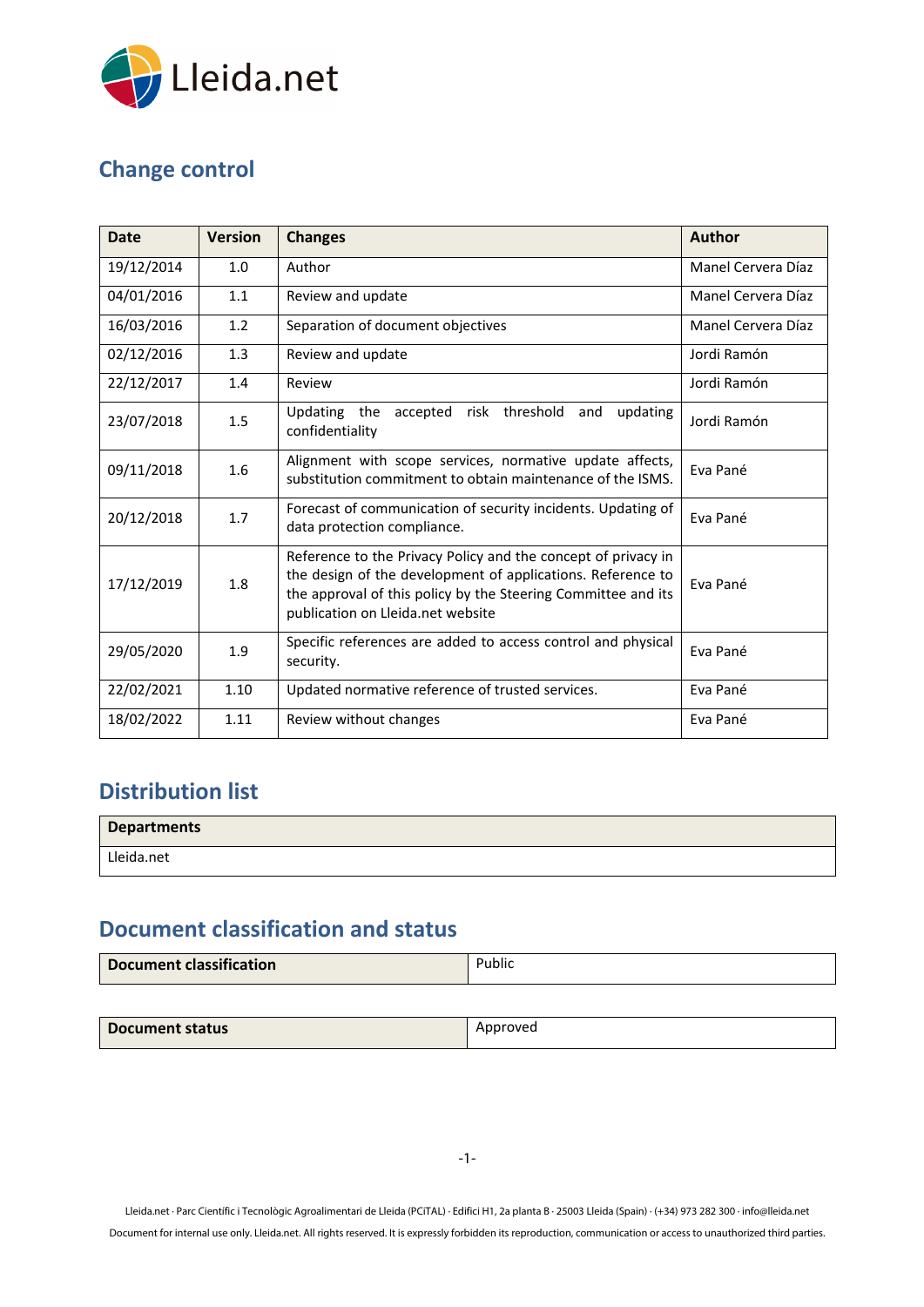

### **Contents**

| 1              |       |  |  |
|----------------|-------|--|--|
|                | 1.1   |  |  |
|                | 1.2   |  |  |
|                | 1.3   |  |  |
| $\overline{2}$ |       |  |  |
|                | 2.1   |  |  |
|                | 2.2   |  |  |
|                | 2.3   |  |  |
|                | 2.4   |  |  |
|                | 2.5   |  |  |
|                | 2.6   |  |  |
|                | 2.7   |  |  |
|                | 2.8   |  |  |
|                | 2.9   |  |  |
|                | 2.10  |  |  |
|                | 2.11  |  |  |
|                | 2.12  |  |  |
|                | 2.13  |  |  |
|                | 2.14  |  |  |
|                | 2.15  |  |  |
|                | 1.16. |  |  |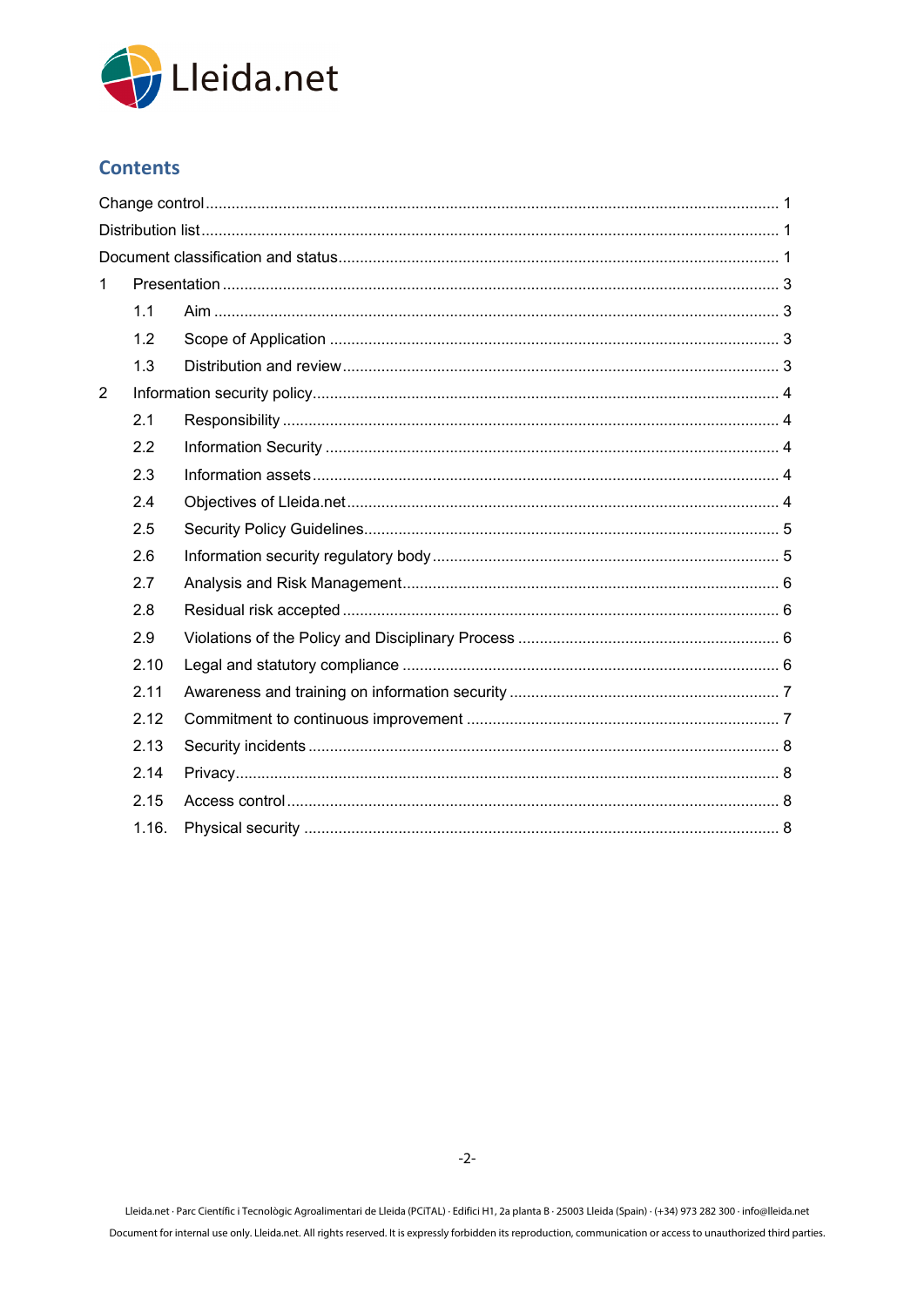

## <span id="page-3-0"></span>**1 Presentation**

#### <span id="page-3-1"></span>**1.1 Aim**

This policy aims to establish the commitment of Lleida.net Steering Committee regarding the security of information and the protection of information assets necessary for the performance of the functions described in the scope to achieve its objectives.

This commitment comes into being through implementing and maintaining an Information Security Management System (ISMS) in compliance with the international standard ISO / IEC 27001: 2013.

#### <span id="page-3-2"></span>**1.2 Scope of Application**

All members of Lleida.net and all third parties are identified under the scope of the Information Security Management System (ISMS).

#### <span id="page-3-3"></span>**1.3 Distribution and review**

Document 1006 - Document Inventory displays the distribution list, the responsibility for review and approval of this document, and the status of updating referenced ISO/IEC 27001:2013 documents and/or controls.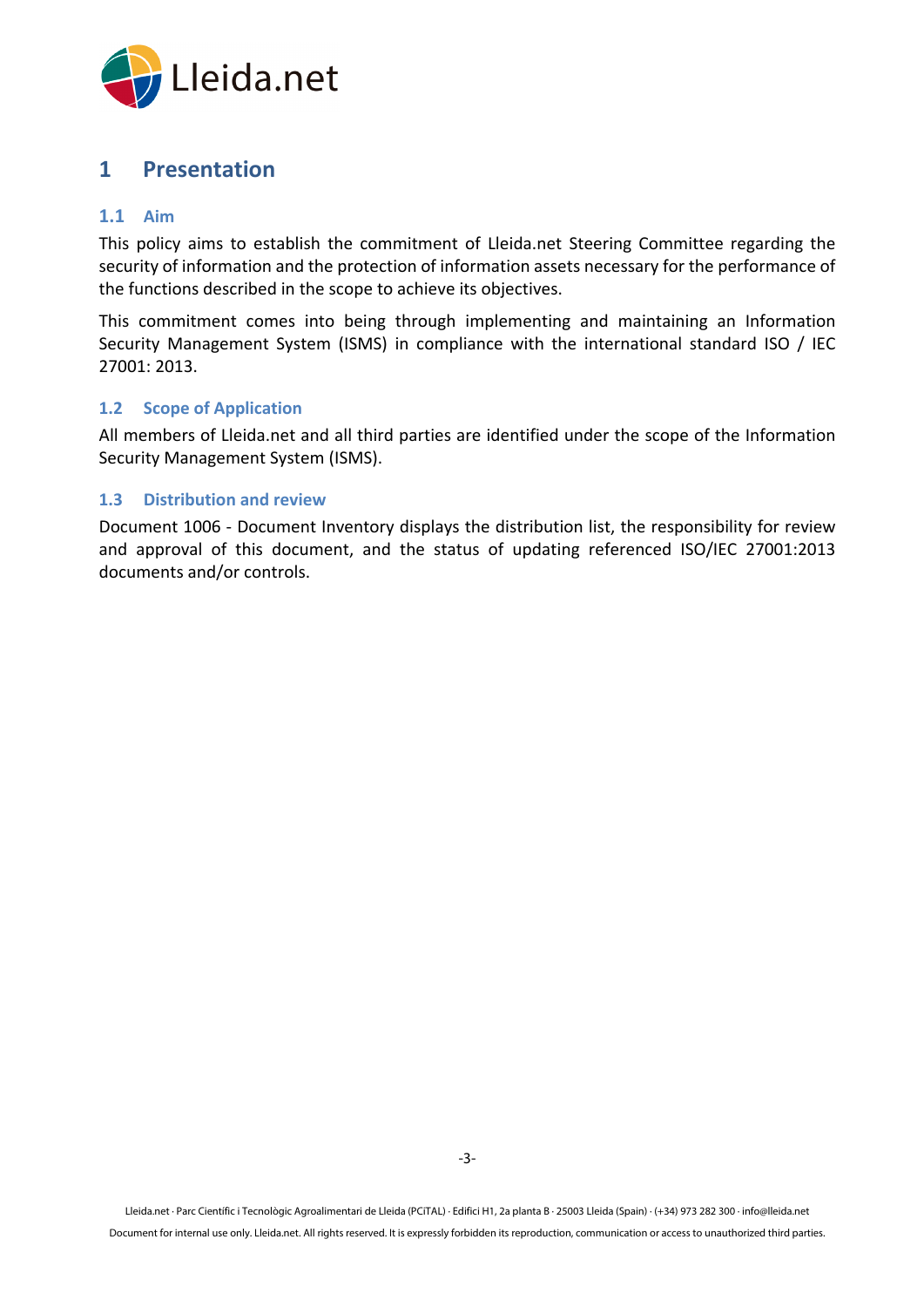

## <span id="page-4-0"></span>**2 Information security policy**

Lleida.net is committed to securing all the assets under its responsibility through the necessary measures, guaranteeing compliance with regulations and applicable laws. Therefore, the strategic business objective of Lleida.net is to obtain the ISO 27001: 2013 certification for the management of the Data certification process, SMS solutions and data validation.

To comply with ISO 27001: 2013, Lleida.net is fully committed to:

maintain an Information Security Management System (ISMS) that includes the processes, resources, procedures, technologies and tools necessary to guarantee the confidentiality, integrity and availability of the information assets and technological assets, supporting Lleida.net. In particular to the processes included in the scope.

#### <span id="page-4-1"></span>**2.1 Responsibility**

Compliance with this Security Policy is the responsibility of Lleida.net staff and the external personnel included in the scope of the Information Security Management System. Lleida.net Management expects internal and external personnel to be familiar with this Security Policy.

#### <span id="page-4-2"></span>**2.2 Information Security**

Security information refers to protecting information assets against unauthorised disclosure, modification or destruction, whether accidentally or intentionally caused. The security attributes associated with the information assets are:

- **Confidentiality:** Information is not made available or disclosed to unauthorised individuals, entities or processes.
- **Integrity:** To safeguard the accuracy and completeness of information assets.
- **Availability:** Property of being accessible and usable by an authorised body.
- **Authentication.** A feature allowing the identification of the generator of the information.
- **Traceability** Feature whereby the history of changes in the information and its relevant modifications based on pre-established procedures can be known.

#### <span id="page-4-3"></span>**2.3 Information assets**

The information assets referred to in this policy include any information supported in physical format (paper, contracts, business cards, etc.) or electronic (servers, laptops, mobile phones, etc.) and that Lleida.net requires for the performance of its functions and the achievement of its strategic and operational objectives. Specific guidelines related to the acceptable use and treatment of information assets are laid down in the 2004 - Information Assets Regulations.

#### <span id="page-4-4"></span>**2.4 Objectives of Lleida.net**

This policy aims to establish the necessary guidelines regarding Information Security, which Lleida.net Management considers an essential requirement for achieving strategic and operational objectives. Available in document "1008 - Lleida.net Objectives".

-4-

Document for internal use only. Lleida.net. All rights reserved. It is expressly forbidden its reproduction, communication or access to unauthorized third parties.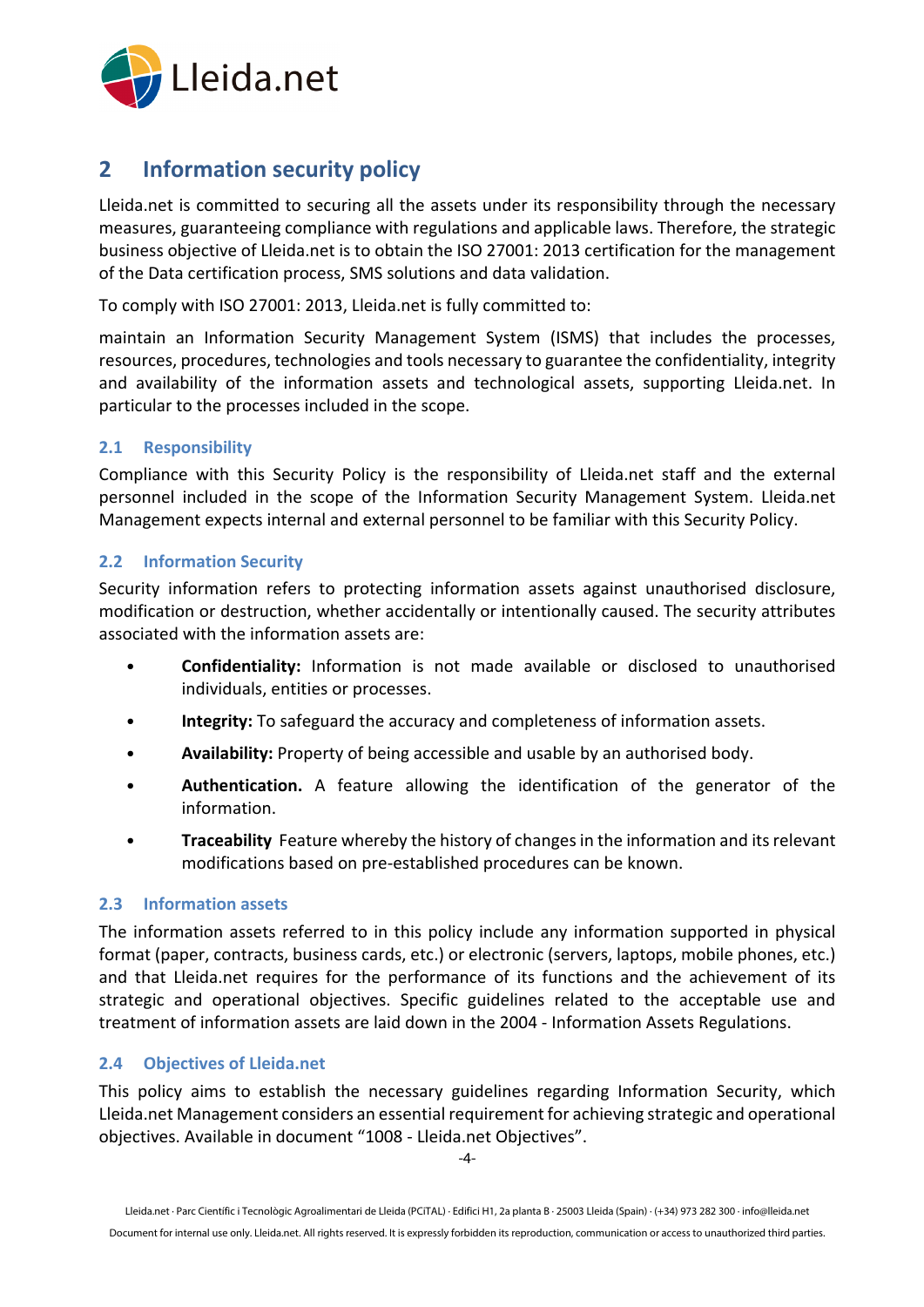

#### <span id="page-5-0"></span>**2.5 Security Policy Guidelines**

Lleida.net Management considers that the achievement of the company objectives is subject to compliance with various requirements to guarantee the organisation's information security. Therefore, it is assumed that Information Security must be a priority for the organisation, so this policy establishes the following guidelines:

- The information that Lleida.net is proprietary and/or depositary must be only accessible to duly authorised persons, whether or not they belong to the Organization
- This Security Policy, as well as the rest of the Regulatory Body of the ISMS (procedures, guides, etc.), must be accessible to all Lleida.net members within the scope of the ISMS, as well as the external personnel related to it through some of its processes
- The Organization must comply with all those legal, regulatory and statutory requirements applying to them, as well as the contractual requirements
- The confidentiality of information should be observed at all times
- The integrity of the information must be ensured through all the processes that manage, process and store it
- The availability of information must be guaranteed through adequate support measures and business continuity
- All personnel within the scope of the ISMS of Lleida.net must have the appropriate training and awareness of Information Security
- Any incident or weakness that could threaten or have threatened the confidentiality, integrity and/or availability of the information should be registered and analysed to apply the corresponding corrective and/or preventive measures. Likewise, the parties involved will be informed in due time.
- Any member of Lleida.net within the scope of the ISMS, both belonging to the Steering Committee and the Operative Group, is responsible for implementing, maintaining and improving this policy and ensuring compliance with it.
- Any member of Lleida.net within the scope of the ISMS is responsible for ensuring the proper implementation, maintenance and improvement of the ISMS, as well as its compliance with ISO / IEC 27001: 2013

The roles related to the guidelines of the Security Policy are established in Regulation "2001 - Responsibilities SGSI Lleida.net".

#### <span id="page-5-1"></span>**2.6 Information security regulatory body**

As part of this policy, documentation has been generated for Regulations and Procedures that apply to the processes described in the scope of the ISMS. Such documentation will be distributed to all the parties concerned through the appropriate channels and based on their needs.

Document for internal use only. Lleida.net. All rights reserved. It is expressly forbidden its reproduction, communication or access to unauthorized third parties.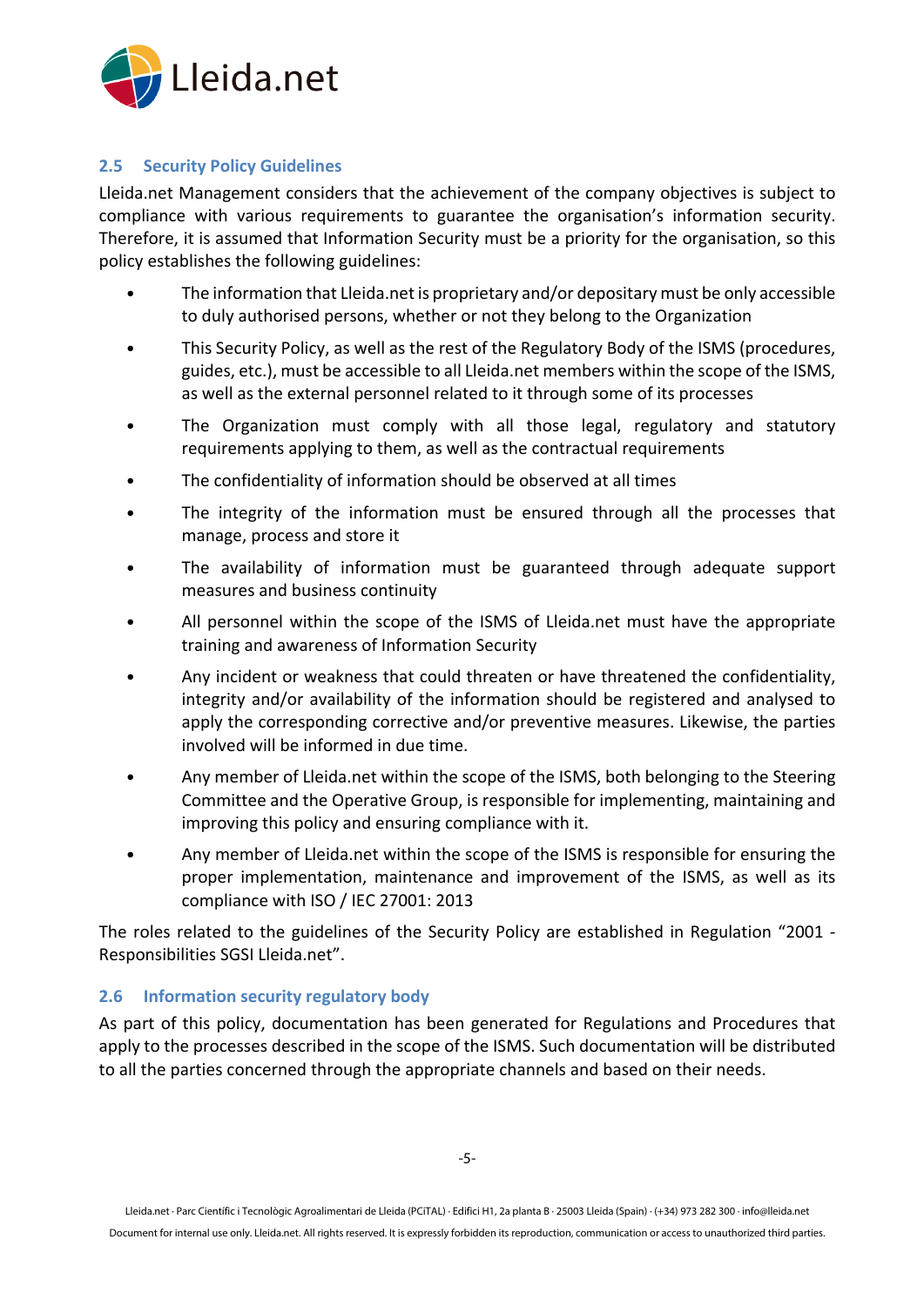

#### <span id="page-6-0"></span>**2.7 Analysis and Risk Management**

Information Security is controlled and monitored by the Management of Lleida.net through the Risk Analysis and Management framework established within the ISMS. This framework allows the Management of Lleida.net to assess the degree of internal control on information assets through a risk analysis methodology that provides objective, measurable and reproducible results.

#### <span id="page-6-1"></span>**2.8 Residual risk accepted**

The Management of Lleida.net, assuming that the complete mitigation of any risk is not attainable, establishes that the level of residual risk associated with any of the information assets included in the scope of the ISMS should not be higher than level 8 (scored on a scale of 25) For the Management of Lleida.net, this level represents the threshold of residual risk whose mitigation cost is greater than the loss incurred in case of materialisation thereof. If any residual risk associated with any of the information assets exceeds the level of accepted risk,Lleida.net Management will evaluate the mitigation options of the risk. It will provide the necessary resources to place it below the level of residual accepted risk.

#### <span id="page-6-2"></span>**2.9 Violations of the Policy and Disciplinary Process**

Any exception to this Security Policy must be registered and informed to the Management of Lleida.net. Likewise, any breach may lead to disciplinary actions pursuant to the applicable legislation.

It is the responsibility of all the members of Lleida.net to notify the Management of Lleida.net of any event or situation that could suppose the breach of any of the guidelines defined by this policy.

#### <span id="page-6-3"></span>**2.10 Legal and statutory compliance**

This policy establishes the need to comply with legislative, regulatory and contractual requirements for Lleida.net and managing information assets. In this respect, the Management of Lleida.net is committed to providing the necessary resources to comply with all legislation and regulations applicable to the activity of Lleida.net and establishes the responsibility for such compliance on all its members.

Thereupon, compliance with all applicable legislation and regulations will be ensured, which mainly includes the following aspects:

- Legislation related to the protection of personal data:
	- o Regulation (EU) 2016/679 of the European Parliament and the Council of 27 April 2016 concerning the protection of natural persons concerning the processing of personal data and the free circulation of these data and which repeals Directive 95/46 / EC (GDPR).
	- $\circ$  Organic Law 3/2018, of 5 December, protection of personal data and guarantee of digital rights.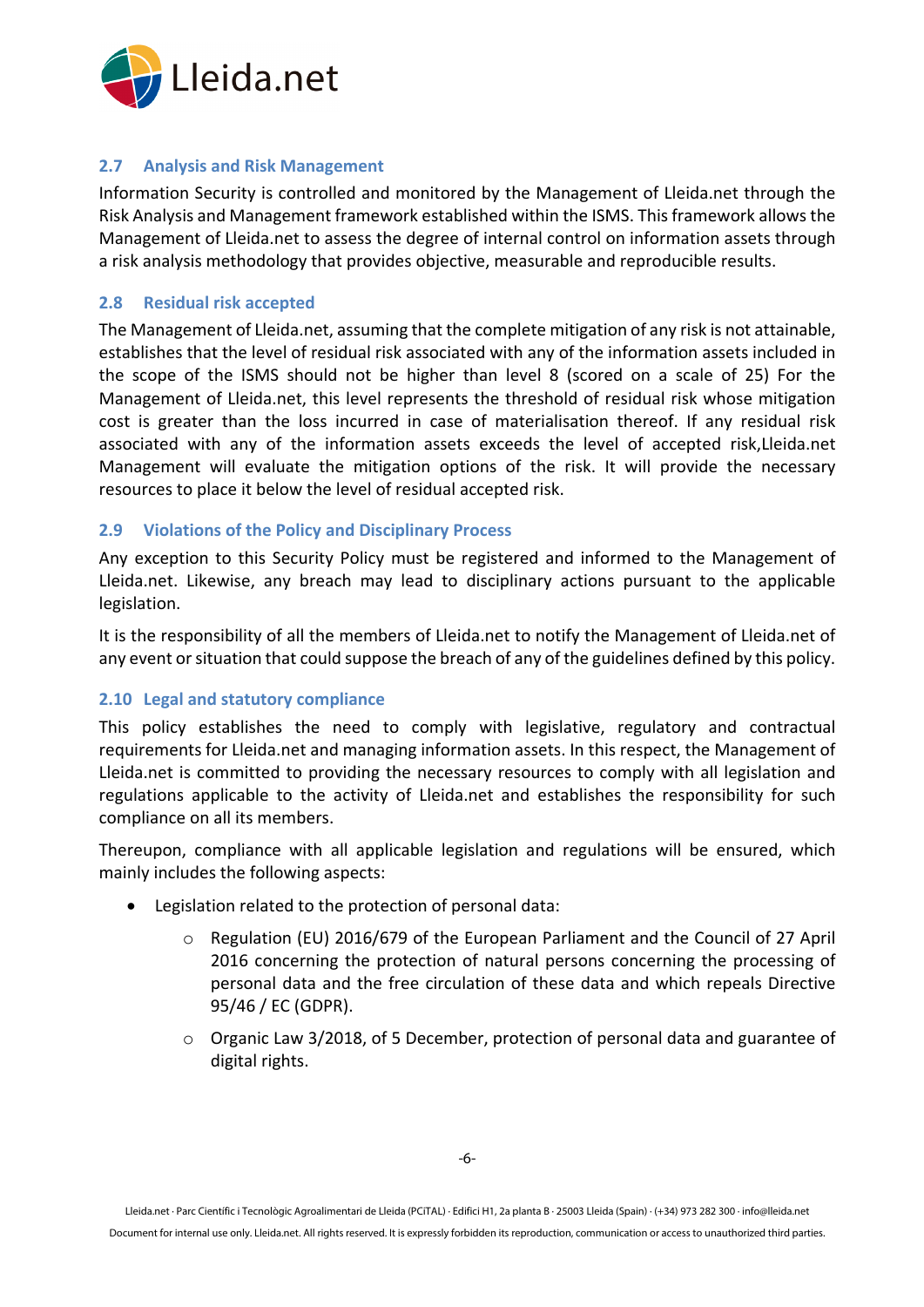

- o REAL DECRETO 1720/2007, of 21 December, approving the Regulation implementing the Organic Law 15/1999, of 13 December, governing Personal Data Protection
- Law of Services of the Information Society (LSSI):
	- o Law 34/2002 of 11 July on Services of the information society and electronic commerce.
- Legislation related to trusted services:
	- o Regulation (EU) 910/2014 of the European Parliament and the Council of 23 July 2014 on electronic identification and trust services for electronic transactions in the internal market and repealing Directive 1999/93 / EC.
	- $\circ$  Law 6/2020, 11 November, regulating certain aspects of electronic trusted services.
- Legislation related to telecommunications:
	- o Law 9/2014 9 May on Telecommunications.

Likewise, compliance with any other applicable legislation or regulation must be ensured. More info Regulation "2015 - Regulations on Regulatory and Contractual Compliance" outlines such requirements, particularly those related to the management of intellectual property and personal data.

#### <span id="page-7-0"></span>**2.11 Awareness and training on information security**

All members of Lleida.net must have the appropriate training to perform their duties. Likewise, the proper awareness of the members of Lleida.net should be ensured in terms of Information Security and good practices.

Likewise, the members of Lleida.net must have access to and knowledge of the regular updates of this policy and the rest of the Regulatory and Documentary Body of the ISMS. Specific guidelines on training and awareness are set out in the Regulation "2003 - Information Security Awareness and Training".

#### <span id="page-7-1"></span>**2.12 Commitment to continuous improvement**

Lleida.net aims for continuous improvement in terms of its ISMS. These are ensured through the following actions:

- Assessment of the improvement aspects detected in internal and external audits. The organisation analyses the root cause of the non-conformities and opportunities for improvement that third parties notice, defining action plans to improve these aspects.
- The organisation schedules regular reviews throughout the year to detect potential areas for improvement

In doing so, the organisation seeks to continually improve its ISMS's effectiveness and appropriateness to the surrounding context. 2018 - Information security control regulation and improvement".